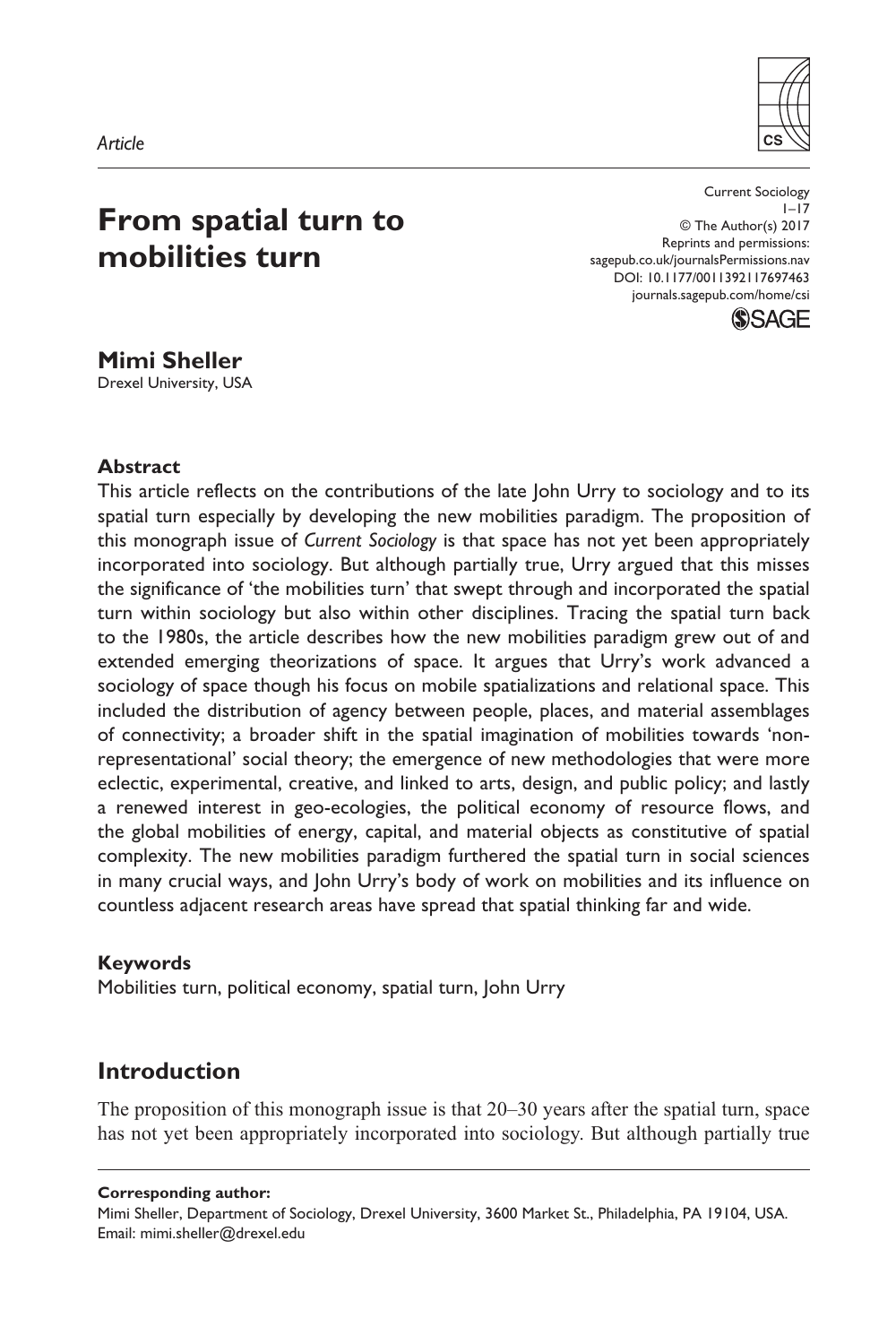this misses the significance of 'the mobilities turn', which in some regards has swept through and incorporated the spatial turn within sociology but also within other disciplines. In this article I assess the impact of what John Urry and I first called the 'new mobilities paradigm' (Sheller and Urry, 2006) for sociology and its transformational consequences for spatial theory. I seek to show how Urry's work advanced a sociology of space though his radical emphasis on mobile spatializations and relational space, which he first referred to as 'mobile sociology' (Urry, 2000a). The new mobilities paradigm furthered the spatial turn in social sciences in many crucial ways, I argue, and John Urry's body of work on mobilities and its influence on countless adjacent research areas have spread that spatial thinking far and wide.

When John Urry sadly and suddenly passed away in March 2016 we were just celebrating the publication of our co-written article 'Mobilizing the New Mobilities Paradigm' in the new journal *Applied Mobilities*, in which we assessed the impact of the mobilities paradigm in the social sciences over the past decade (Sheller and Urry, 2016). We were also in the midst of writing this article together for *Current Sociology* on the relation between the 'mobilities turn' and the 'spatial turn', which gave me the chance to talk with John about the origins of his thinking on space and movement. It is in that context of reflecting on our work together, and taking stock of its impact across various fields, that I must now complete this article alone by reflecting on the contributions Urry made to sociology, to its spatial turn, and to its mobility turn.<sup>1</sup>

We consider that the spatial turn began in France with Lefebvre's 1974 *Le Production de l'espace* (translated into English as Lefevbre, 1991). The next key moment in a sociology of space involved British debates especially engendered by Massey's *Spatial Divisions of Labour* (1984). This seminal text examined the complex and varied *movements* of capital into and out of place and the resulting forms of geological sedimentation occurring within each place (see Massey, 1991, 1994). Massey's work influenced the emergence of a relational analysis of space, emphasizing that space was 'the product of interrelations' and 'always under construction' (Massey, 2005: 9). Massey's text was rapidly followed by Gregory and Urry's *Social Relations and Spatial Structures*, which brought together geographical and sociological contributions (Gregory and Urry, 1985, with papers by Harvey, Giddens, Massey, Pred, Sayer, Soja, and Thrift). The collection partly informed Urry's turn to examining the leisured movements of people into and out of place further developed in *The Tourist Gaze* (1990), as well as analyses of multiple mobilities and their spatial consequences in Lash and Urry's *Economies of Signs and Space* (1994). From the beginning, one could say, Urry's work was concerned with space and the social relations of its production, that is to say, space as a 'set of relations between entities' not a container or an entity itself (Gregory and Urry, 1985: 25), an approach that would lead Urry to the ideas of 'mobile sociology' (Urry, 2000a) and a 'sociology beyond societies' (Urry, 2000b).

Interestingly, these developments of spatial thinking coincided with the founding of the journals *Environment and Planning D: Society and Space* and *Theory, Culture and Society*, and Polity Press in the early 1980s. Urry described these publications as seeking to develop a post-disciplinary social science and social theory in reaction to the Thatcher government's attacks on universities and especially cuts to university social science programs (Adey and Bissell, 2010).<sup>2</sup> He also described his work as oppositional to both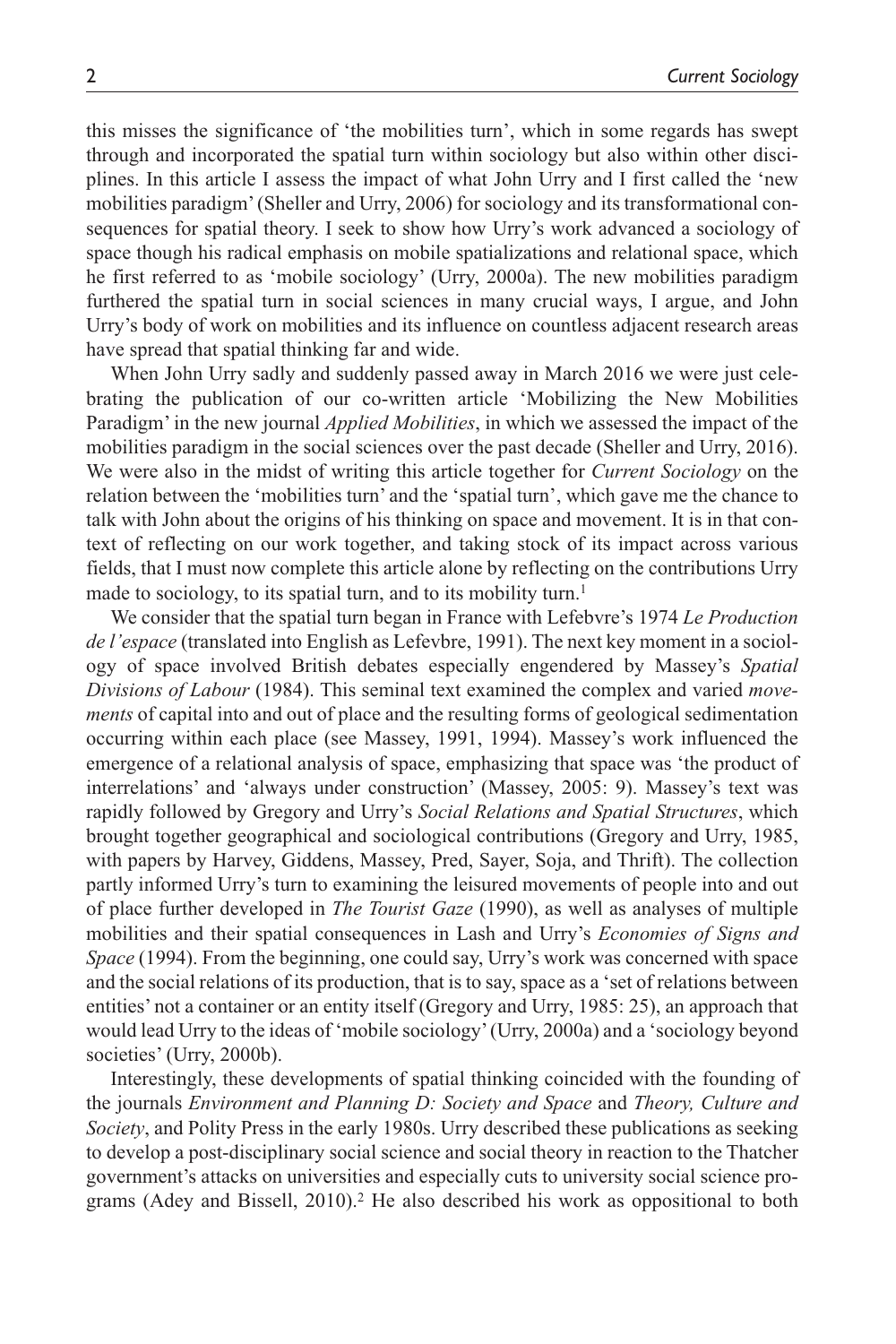American social science and 'British empiricism' (Adey and Bissell, 2010: 13).<sup>3</sup> Alongside these intellectual commitments, Urry's personal stance was thoroughly antielitist and anti-neoliberal, as was materially evident in his everyday interactions and symbolically evident in his characteristic monochrome work uniform of a (usually) blue cotton shirt, blue jacket and trousers, always with an open collar and no tie. He was an egalitarian through and through. It was in the making of less hierarchical academic spaces and cross-disciplinary networks, as much as in theorizing space, that this spatial turn in Urry's work was important. And although I focus here on the influence of the mobilities turn on sociology and the sociological imagination, one could argue that it is even more significant to consider how it influenced and influences our current understandings of and engagements with the social, political, and economic conditions of the contemporary world.

Following on from the early social theorists of space such as Lefebvre and Massey, the spatial turn took root and was deeply connected to global political economy and urban processes in the work of spatial theorists such as Edward Soja (1989), David Harvey (1993), Nigel Thrift (1996), and Saskia Sassen (1991) in the 1980s to 1990s. I will not review all of their contributions here, but understand them as part of the conversations out of which the mobilities turn emerged. By the mid-1990s theorizations of the spaces of 'flow' and 'network' became especially significant with Castells' *The Power of the Network Society* (1996), and an increasing emphasis on mobility, circulation, and flow within spatial theories of society. This led to a growing interest in scalar processes, and the new studies of place and nature as socio-spatial relations, envisioned as a 'power geometry' of scalar configurations by political geographers such as Erik Swyngedouw (1997a, 1997b), Kevin Cox (1998), and Neil Brenner (1997, 1998). What differentiates Urry's and others' work within the mobilities turn was partly its radical emphasis on *complex mobilities* of all kinds as the basis for all forms of relational space, and partly its deeper cultural analysis of how these political economic relational spaces were produced in and through social and cultural practices such as tourism, automobility, or consumption.

At the same time, feminist critiques developed of theories of globalization as too focused on macro-economic processes and too generalizing about the West, on the one hand, and of postmodern theories of 'nomadism' as based on blindly masculine understandings of the (white, male, privileged) mobile subject, on the other (Braidotti, 1994; Kaplan, 1996; as well as Benko and Strohmayer's *Space and Social Theory* which included Cresswell's early mobilities writing [1997]; and see Cresswell, 2006). Feminist theory helped to convene political economy and cultural analysis into a more multidimensional approach to the *spatial formations* of class, race, gender, and sexuality (e.g., McDowell, 1999), with a strong emphasis on heterogeneity and difference (Massey, 2005). One could not say that gender and race were central to Urry's work, and he recognized his own limitations by often collaborating with others who could bring other perspectives. Yet Urry's approach had its own particular qualities of broad theoretical synthesis, omnivorous curiosity about social phenomena, and a culturally fluent accessibility. Although he was a great contributor to social theory, he was also never dogmatic about his allegiances.<sup>4</sup> That openness is part of why his writing appealed to so many readers, and could be incorporated into many different research questions, including those generated from the standpoint of feminist, postcolonial, and critical race theory.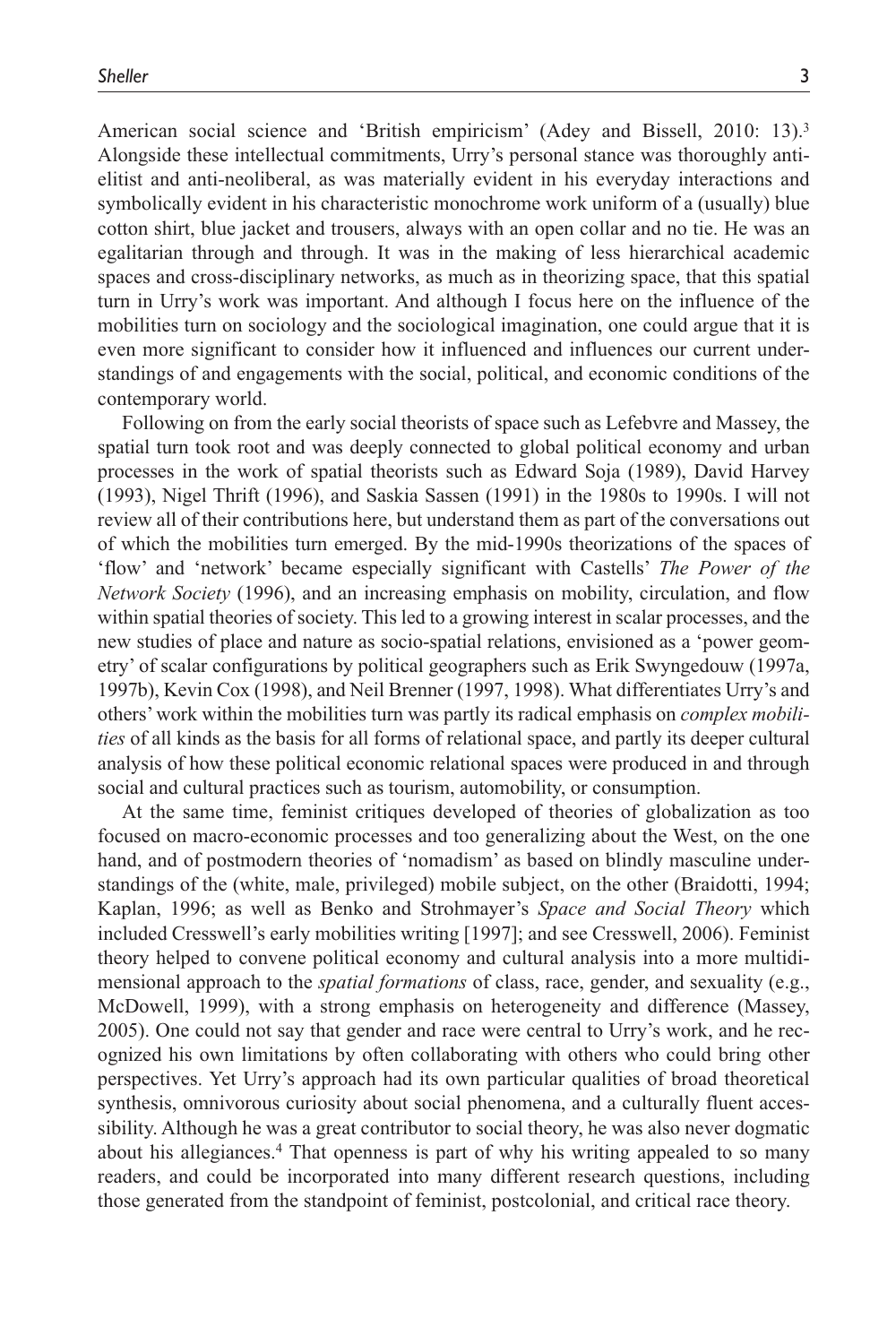By the turn of the millennium the concept of 'mobility' emerged as a key term within various analyses of changing economies, cultures, and globalization. A major contributor was Bauman, who argued in his book *Globalization* that: 'Mobility climbs to the rank of the uppermost among coveted values – and the freedom to move, perpetually a scarce and unequally distributed commodity, fast becomes the main stratifying factor of our late-modern or postmodern time' (Bauman, 1998: 2). Bauman's influential book *Liquid Modernity* (2000) and Urry's *Sociology Beyond Societies* (2000b) both appeared in 2000 and helped sediment mobilities as a key concept within an emerging spatial social science (see also Sheller and Urry [2000] for the beginning of our work on cities and automobility). Thus we see the expression of the spatial turn within the discipline of sociology as the emergence of 'mobile sociology' (Urry, 2000a). It captured this moment when many analysts were beginning to explore 'mobilities' in order to theorize emergent aspects of the social world during and just after the decade of the 1990s that Stiglitz labeled the 'roaring nineties' (2004).

This turn-of-the-century mobilities rush generated various events, including the Alternative Mobility Futures Conference in Lancaster in 2003 (and Sheller's *Consuming the Caribbean*, 2003); the Centre for Mobilities Research founded by Urry and Sheller at Lancaster University in 2004; the journal *Mobilities* (edited by Hannam, Sheller, and Urry) published its first issue in 2006; and 'The New Mobilities Paradigm' appeared in the special issue of *Environment and Planning A* that we co-edited on 'mobilities and materialities' (Sheller and Urry, 2006). There was a strong emphasis in all of these upon crossing spatial scales, blurring disciplinary boundaries, exploring materialities and temporalities, moving beyond national or societal frameworks and exploring whether 'mobilities' could provide a frame for a different kind of social science. In a somewhat parallel development within cultural geography, these multiple characteristics were welded together in Cresswell's *On the Move: Mobility in the Modern Western World* (2006), and a generation of human geographers became fellow travelers in the emerging mobilities turn (e.g., Adey, 2010; Cresswell, 2011, 2012, 2014a; Merriman, 2012).

Through these publications and events, it has been widely argued that the new mobilities paradigm is 'transforming the ways in which scholars think about space – especially urban space. … Relational thinking about cities disrupts an overly containerized view of urban space and opens up new vistas for examining cities and their wider social relationships, connections, and flows' (Jonas, 2015: 281). It also had a strong impact on many other fields that took an interest in relational space, including migration studies (Blunt, 2007), cultural geography (Cresswell, 2011, 2012, 2014a), design (Jensen, 2013, 2014), and even transport studies itself, in which it seems that 'there is too much transport in the study of travel and not enough society and thinking through the complex intersecting relations between society and transport' (Urry, 2007: 20).

In that regard the new mobilities paradigm may have helped to extend earlier spatial thinking to new terrains beyond political geography and political economy, connecting it more strongly to cultural sociology and cultural studies more in the vein that Massey had started (Massey, 2005). Thus it also opened up spatial theory both to new forms of cultural analysis of political and economic processes at bodily as well as global scales, and to new forms of applied research whether on policy arenas such as urban planning, transport planning, and mobile communication, or on practices that were adopting mobile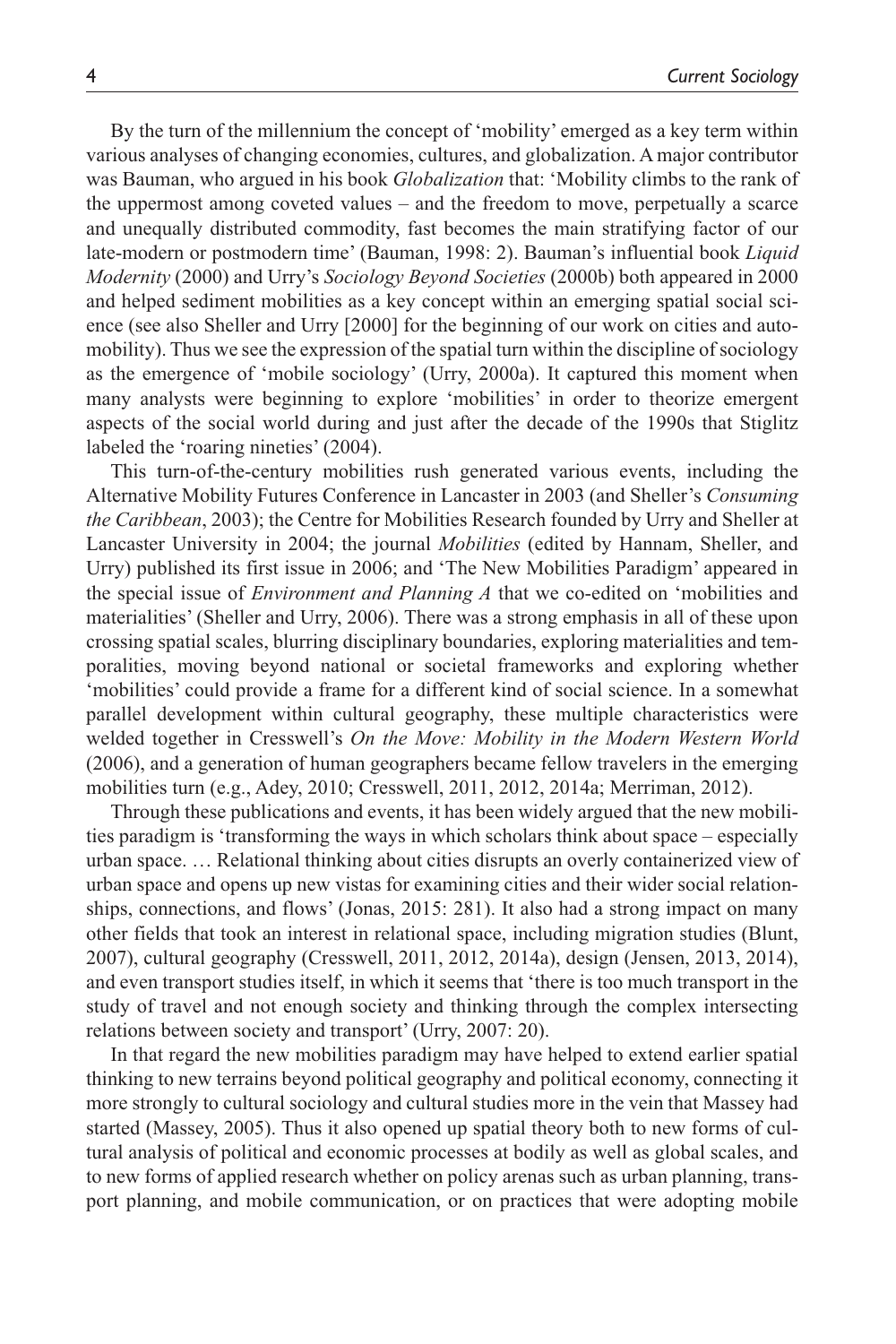perspectives such as public art, design, and architecture. The concept that held all of these diverse arenas together was the new keyword of mobilities.

There was a strong emphasis in this foundational work upon thinking across spatial scales, blurring disciplinary boundaries, exploring materialities and temporalities, and moving beyond 'sedentary' national or societal frameworks, all of which the new mobilities paradigm held in common with some aspects of the earlier spatial turn. What truly set it apart, however, was the question of whether 'mobilities' could provide a vision for a different kind of social science: more open to multiple disciplinary perspectives and methodologies, more wide-ranging in its objects of study, more attuned to diverse spatial relations, more speculative and future-oriented. This work was not simply about describing or explaining a more mobile world (as some misinterpreted it), but also about the ways in which contemporary respatializations of the relation between mobilities, immobilities, and infrastructural moorings deeply shaped uneven spatial terrains, as described in *Global Complexity* (Urry, 2003).

## **The new mobilities paradigm**

I now turn to a brief elaboration of the new mobilities paradigm, showing especially how it is connected to relational thinking about space and to spatial thinking about social relations. Above all, I want to emphasize how the mobilities turn highlighted the implications of this spatial (and temporal) restructuring both for the social sciences and for social futures.

With these developments in social theory in the 1990s and into the turn of the millennium, a series of emergent 'facts' came to the attention of sociologists that challenged older paradigms within social sciences. Urry generally argued that the scale of developments seemed to be ushering in a new global ordering: the growth and spread of fast movement around the world especially through new kinds of aeromobilities; the sheer diversity of mobility systems in play; the power and risks of the self-expanding automobility system; novel complex entanglements of physical movement and digital communications; spreading of mobility domains that bypass national societies and the significance of multiple movements for contemporary governmentality; and the importance of mobilities for people's social and emotional lives (Urry, 2000b). As we began our original piece: 'all the world seems to be on the move' (Sheller and Urry, 2006: 208). Large-scale mobilities developed especially during the 'roaring nineties' that were difficult to comprehend within predominantly sedentarist theories of social science. Of course, some critics felt that there was an over-emphasis on the Global North in such statements, and that empirical studies were ignorant of happenings in the Global South (though my own work was deeply grounded in Caribbean Studies; see e.g., Sheller, 2003). Yet the field has constantly expanded in terms of its spatial reach of geographical areas, topics of concern, and practitioners.

However, at the same time, we were acutely aware of the differential movements of people and objects, the uneven systems of (im)mobility, and the changing mobility regimes that shaped the capabilities for movement and dwelling, the experiences of smooth or striated spaces, the frictions and turbulence of mobility (Cresswell, 2014b). This critical approach to the relationality of im/mobilities generated rich debates not only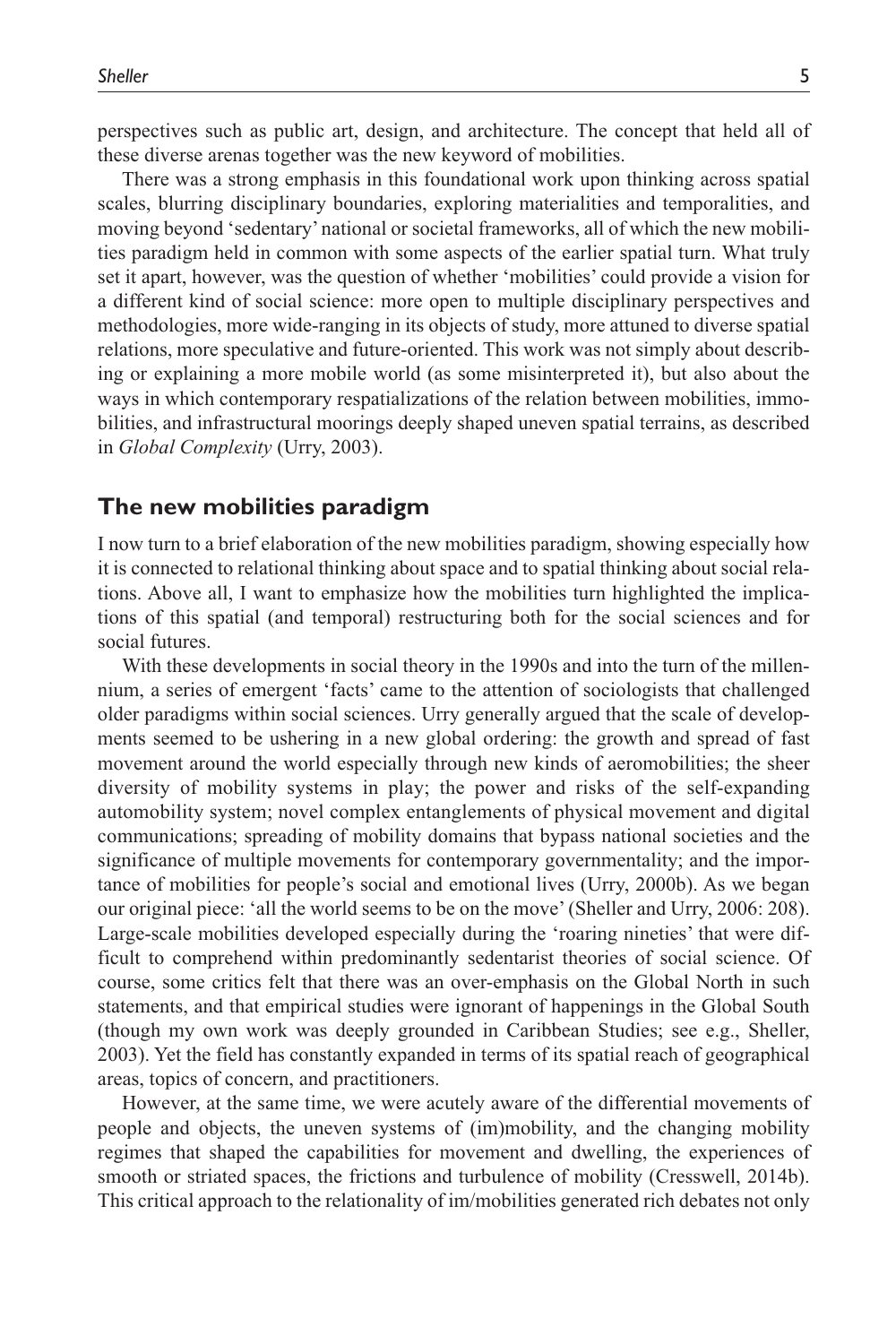within British sociology, urban and transport studies, and cultural geography, but also within European social theory concerned with reflexive modernization, cosmopolitanism, and their relation to mobility regimes and 'motility' as a potential (e.g., Canzler et al., 2008). It was sometimes less warmly embraced by feminist and postcolonial theorists, for whom the politics of mobility was always already freighted with histories of patriarchy, colonialism, and racial domination. Yet Urry was open to these critical interpretations and the kinds of questions about power that they generated. As he put it, sometimes it is the mobile elite who move the most, yet 'it's sometimes those with more network capital who are the immobile, who can summon the mobile to wherever they are. … Who is moving? Who is moving whom? Who has to move? Who can stay put?' (quoted in Adey and Bissell, 2010: 7).

Urry further developed the concept of mobilities through multiple collaborations, including work on systems of automobility (see Featherstone et al., 2004; Sheller and Urry, 2000; Urry, 2004), aeromobilities (Cwerner et al., 2009; Urry et al., 2016), mobile lives and network capital (Elliott and Urry, 2010), and mobile methodologies (Büscher and Urry, 2009; Büscher et al., 2011), among others. Moreover, much of this new development was not so much to do with changes in transportation but involved broader shifts in digital communications, and embodied affect and emotions. Thus his work also linked up with new lines of work on affective geographies, affordances, and atmospheres, exploring the distribution of agency between people, places, and material assemblages of connectivity, especially in tourism studies (Edensor, 1998), cultural geography (e.g., Adey, 2010), and in design thinking (e.g., Jensen, 2013, 2014). Indeed it could be argued that there was a broader shift in the spatial imagination of mobilities towards 'nonrepresentational' (Thrift, 2007; Vannini, 2015) social theory and methodologies that were more eclectic, tentative, experimental, creative, and linked to arts, design, and public policy (Sheller, 2013, 2015). This too set the mobilities paradigm apart from the first generation of the spatial turn: it mobilized social theory in new ways, hailing new assemblages of students, researchers, and practitioners in ways that people found exciting, hopeful, and critically productive.

In sum, like the spatial turn, the new mobilities paradigm challenged the idea of space as a container for social processes, and thus brought the dynamic, ongoing production of space into social theory across many different domains of research. But beyond that it did something more: it also challenged disciplinary containers and allowed sociologists, geographers, anthropologists, media studies scholars, artists and architects, and many others to move with each other in new assemblages that drew in ever-widening circles of interest, intervention, and creative instigation. The categories of separate social science sub-fields and disciplines were destabilized, put into motion, and the new mobilities paradigm spiraled outward, gathering and making possible these broader shifts. What ways of thinking and researching *space* did this new paradigm involve? Let me draw on the characteristic clarity of a list that Urry generated in our initial exchanges and discussions for this article.

First, it involves examining the place of movement within the very workings of social institutions and of social practices, those institutions and practices that form people's lives. They each presuppose multiple, interdependent mobilities. Social relationships involve diverse connections, sometimes at a distance sometimes face-to-face. Mobilities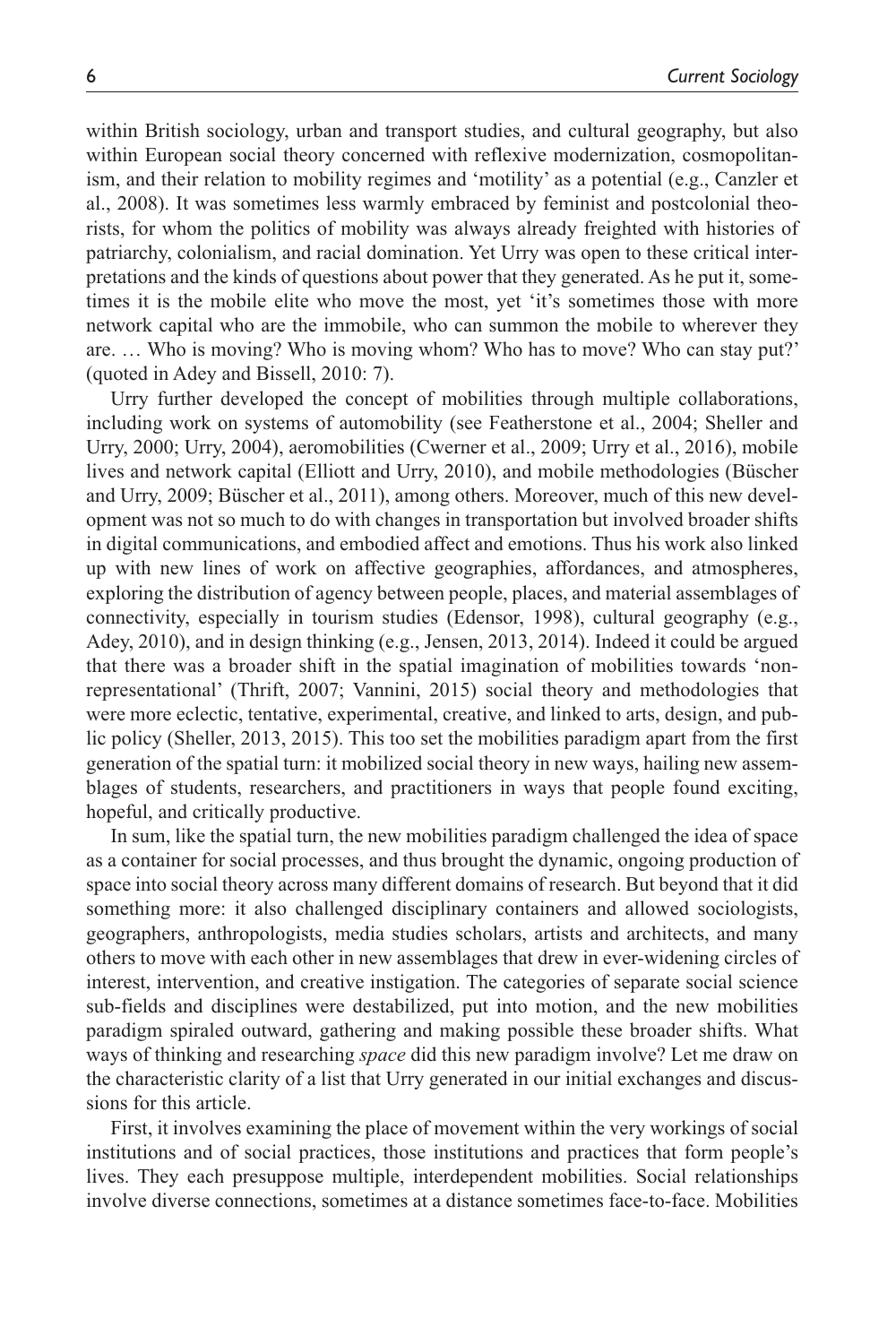depend on multiple kinds of material objects, as well as lumpy, fragile, aged, gendered, racialised, and more or less impaired bodies, inhabited as people are intermittently on the move. In this respect it is built upon the insights of Lefebvre (1991 [1974]) and Massey (2005) on the production of space. Being 'on the move' is contingent, uneven, and contested and depends upon differential materialities, spatialities, and temporalities that are involved in movement, meetings, and access, and yet often taken-for-granted and not noticed (see *Mobilities* on all these topics, as well as Adey et al., 2014). So mobilities theory implied that we can investigate relational space from the ground up, as it were, where bodies engaged in walking, running, wheeling, biking, driving, etc., and in everyday social practices such as going to work, minding children, preparing food, queuing, meeting, sending messages, heating a home, or for some crossing a border.

Second, work within the new paradigm examines five different modes of mobilities and their complex combinations that together make possible the institutions and practices of social life and its spatial practices. According to Urry (2007) these are: *corporeal* travel of people for work, leisure, family life, pleasure, migration, and escape, organized in terms of contrasting time–space patterns (ranging from daily commuting to once-in-alifetime exile); physical movement of *objects* to producers, consumers, and retailers; as well as sending and receiving presents and souvenirs; *imaginative* travel effected through the images of places and peoples appearing on and moving across multiple print, visual, and social media; v*irtual* travel often in real time transcending geographical and social distance using digital media and communicational connectivity; and *communicative* travel through person-to-person messages via texts, letters, telegraph, telephone, fax, mobile, and smartphone. Social institutions and practices presuppose some combination of these mobility forms (Urry, 2007). Thus there is little 'pure' travel as such; it is to be understood as located within the forms in which specific social institutions and spatial practices are organized. These practices and institutions, such as professional work, pilgrimage, post-employment lives, being a refugee or asylum seeker, service work, diasporic lives, tourism, a person's friendship or family group, all presuppose intermittent interrelated mobilities, each with their own particular mobility regimes and forms of control. Notably, the emphasis here on the combinations of human and non-human physical mobilities with communicative, imaginative, and virtual mobilities sets it apart from earlier spatial theory, which really did not encompass all of these dimensions.

Third, these multiple mobilities necessitate distinct exemplars of research to capture and represent various kinds of movement and related spatial practices and mobility regimes. Mobile methods are qualitative, quantitative, visual, and experimental (see on mobile methods: Büscher et al., 2011; D'Andrea et al., 2011; Fincham et al., 2009; Kusenbach, 2012). Some mobile methods that have been recently deployed include walk-alongs (Ingold and Vergunst, 2008; Kusenbach, 2003), ride-alongs (Aldred and Jungnickel, 2012), longitudinal studies of migrants (Kalir, 2013), shadowing (Jirón, 2011), virtual ethnographies (Molz, 2012), mobile positioning studies (Ahas et al., 2010), visual studies of digital images (Larsen, 2008), studies of stillness and waiting (Bissell, 2007), social network analysis (Larsen et al., 2006), biosensing of emotions on the move (Spinney, 2014), and various kinds of textual, sound and visual diaries that respondents keep while 'on the move'. All of the above methods offer entirely new perpectives on the broader political and economic power geometries that the original theorists of the spatial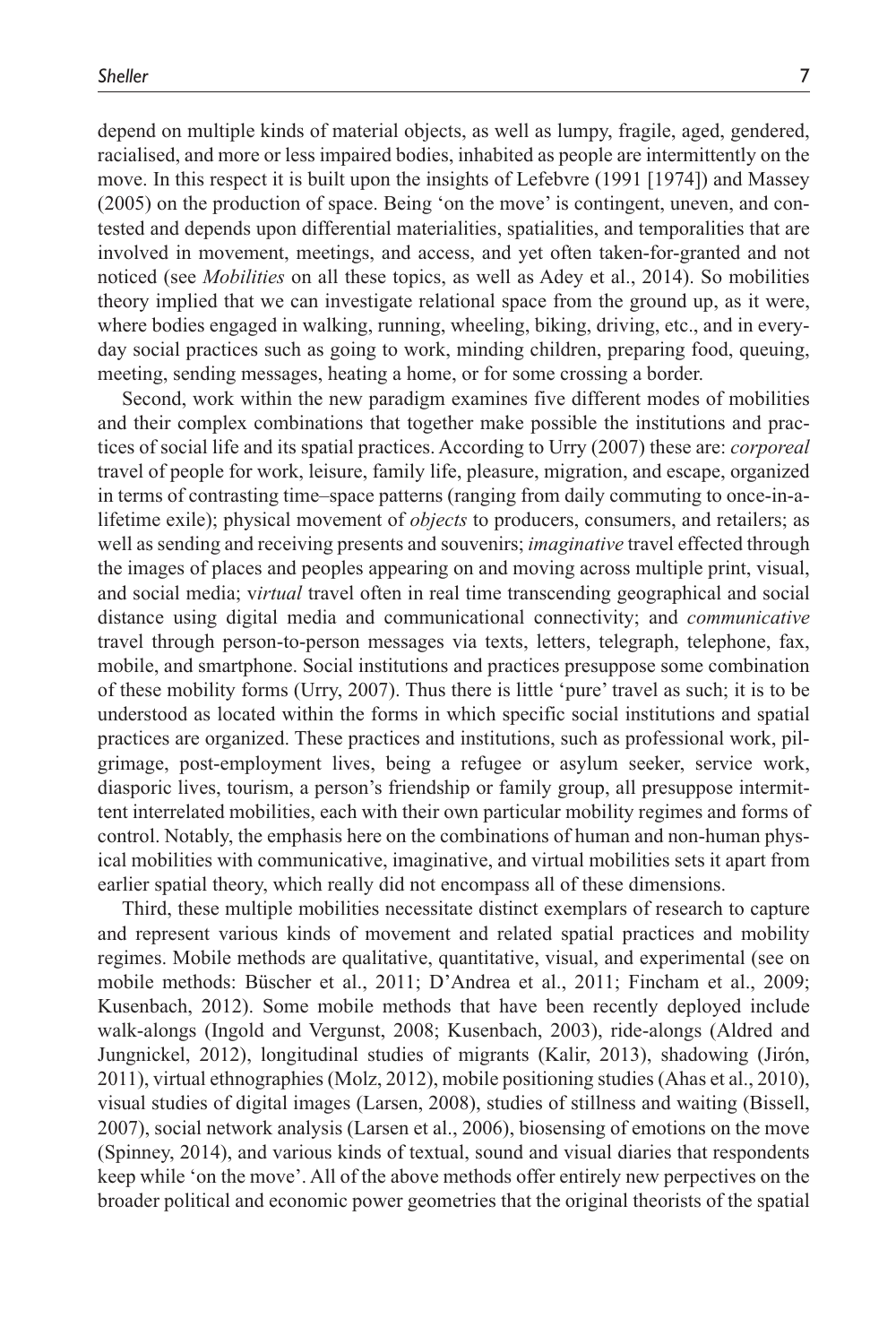turn emphasized, offering data that are more small-scale, more intimate, more interpersonal, and more enacted in everyday relations. Though others have noted the need also for historical methodologies (Merriman, 2014) and temporally deeper analyses of genealogies, archaeologies, and geo-ecologies of mobility (Sheller, 2016), which are both crucial aspects of the field.

Fourth, there is a complex assembly of movements *and* moorings within these mobility forms. Mobilities are organized in and through systems and such mobility systems presuppose 'immobile infrastructures' that are increasingly 'splintered' in terms of access (Graham and Marvin, 2001). Such mobility systems are normally based upon various 'designs' that have the effect of circulating people, objects, and information at various spatial ranges and speeds (see Jensen, 2014, on designing mobilities). But these designed mobility systems and routeways can often persist over time. This can be especially seen in the case of the interdependent socio-material systems involved in the automobility system of private vehicles, roads, drivers, passengers, petrol stations, oil drilling, refining, car cultures, and forms of governance (Sheller, 2012; Sheller and Urry, 2000). Such mobility systems of course had important spatial implications for cities, suburbs, and the overall inter-regional transportation system that contributed to the uneven development of capitalist spatiality. This is perhaps where the mobilities turn intersects most closely with earlier studies of shifting power geometries and scalar processes. But their effects were not only on built space, but to use Lefebvre's terms also on conceived space and perceived spaces of representation, and on the lived experiences of the social practice of space.

Fifth, this paradigm emphasizes how social practices can emerge through 'unintended consequences' stemming from the ways people use, innovate, and combine different systems (and their spatialities). New or existing technologies are not bounded to certain sectors or 'domains', such as 'transport'. There are complex processes involved in social innovation, which lead beyond plans and apparent agency. Studies of the history of systems show many kinds of user innovation such as the crucial role played by 'tinkering' by women drivers in the early history of the car system (Franz, 2005). Increasingly, mobility systems are based on expert forms of knowledge, but they are simultaneously vulnerable to failure, disruption, and cascading disasters when small things go wrong with big consequences (see Birtchnell and Büscher, 2011). Disasters also generate their own mobilities and immobilities, entrenching uneven spatial structures through the demobilizations and remobilizations associated with emergency mobilities (Adey, 2016; Cook and Butz, 2015; Sheller, 2014a). Here we see a greater sense of non-human agency and complexity informing the new mobilities paradigm, and a less clear cut struggle between agents in processes of spatial structuration – much is out of our hands. This more pessimistic view certainly informs Urry's last monograph on the future (Urry, 2016).

Sixth, the new mobilities paradigm involves analyzing diverse intersecting networks, relations, flows and circulation, and not fixed places. It suggests that it is crucial to bring in the dynamic, ongoing production of space via everyday social practices into social theory. We argued that all places are tied into at least networks of connections so that nowhere can be an island (Sheller and Urry, 2006: 208–209). Especially significant here is 'network capital' that depends upon the degree of access to the following elements: an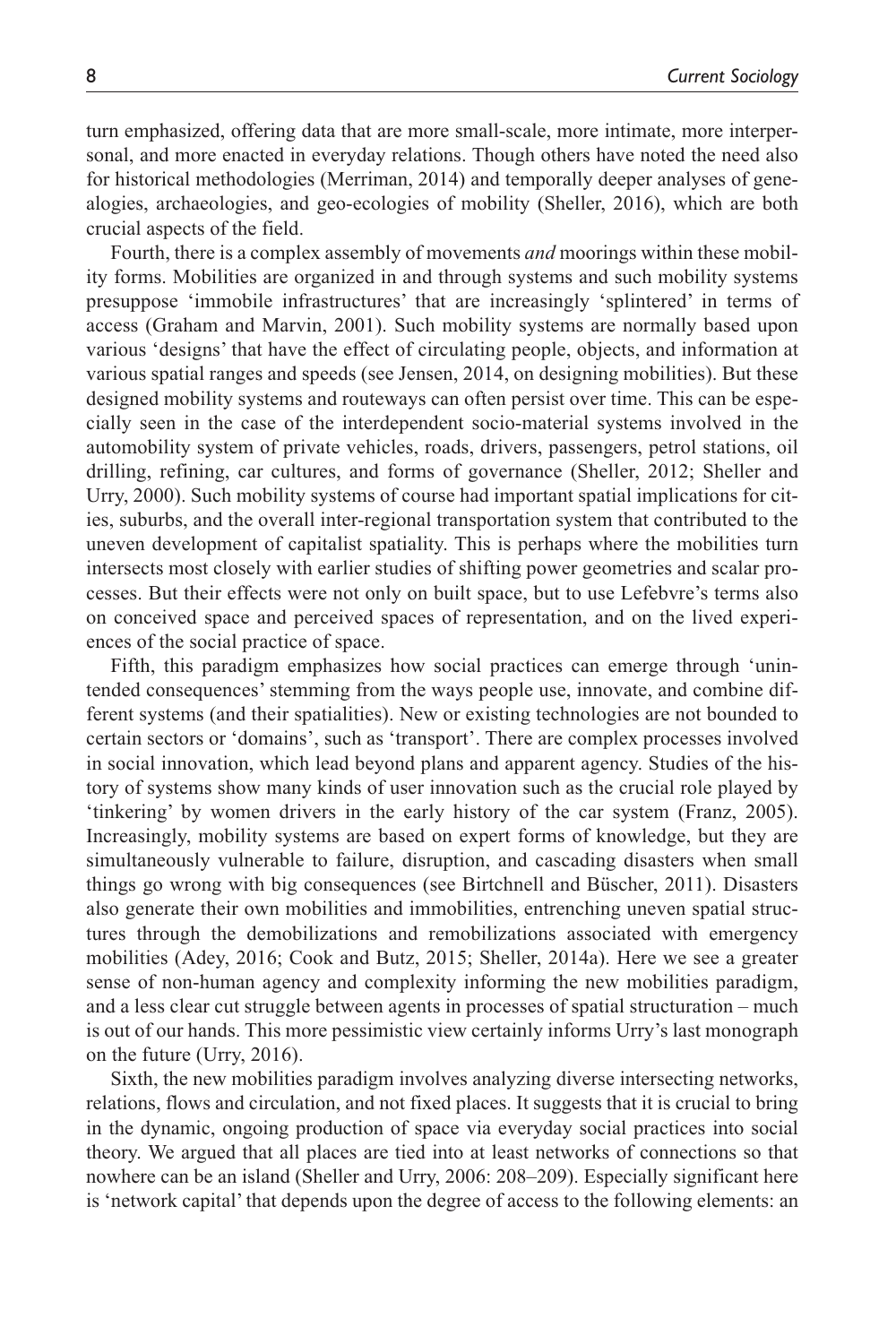array of appropriate documents, passports, visas, money, vaccines, data-readiness, qualifications, and so on; a capability to connect to others (workmates, friends, and family members) at-a-distance; movement capacities in relationship to access to various means of movement; location-free information and contact points; communication devices and mobile data access; appropriate, safe, and secure meeting places; access to technical systems including: cars, roadspace, fuel, lifts, aircraft, trains, bikes, phones, email; and time and other resources to manage all of these, especially when there is system failure. Various studies show how network capital varies between social groups with such capital sustaining relations of power between them (Elliott and Urry, 2010, on the network capital of 'globals'). Moreover, as societies are more spread out, so scheduled visits and meetings are significant but also occur 'on the fly' (see Laurier, 2004). Social networks are accomplished, in process, weaving together material, technical, and social elements. People's relational commitments to their social networks of work, friendship, and family life are crucial as people visit *and* receive hospitality from others (Larsen et al., 2006). So rather than simply emphasizing the relational production of space as a macro-level process driven by capital and its shifting spatio-temporal fixes, mobilities research has delved into the dynamic, ongoing, day-to-day production of space in everyday lives as they become entangled with material objects.

Finally, the world is *not* simply more mobile than ever, at least not in the sense of there being an enhanced 'freedom of mobility'. Mobilities are tracked, controlled, governed, under surveillance and unequal, especially because of the increasing power of big 'mobile' data. Mobility is relative with different historical contexts being organized through specific constellations of uneven mobilities. These may produce relational effects of heightened intensification of mobility and speed for some relative to others, but there is also a record of coerced mobilities, displacement, and closely controlled tracking, which counters discourses of 'mobility as freedom'. The larger scale 'frictions of distance' (Harvey, 2006: 122) here generate many problems for the sovereignty of states and challenges of governance and control, so mobilities and scales are interlocked and subject to many modalities of struggle. Mobility struggles and contested notions of mobility justice are key notions (see Ilcan, 2013; Sheller, 2013).

# **Mobility futures**

Finally, I turn to Urry's (2016) arguments that the mobilities paradigm is central in the deciphering of current crises of the future, which are both spatial and social. Here I summarize his work, especially when he became co-director of the Institute for the Future at Lancaster University, on two key areas associated with such crises: fossil fuels and offshoring. The relevance of this futurist theme in Urry's late work is that it once again highlighted the underlying *spatial processes* that structured not only global economies and capital flows, but also culture, consumption, communication, and everyday social practices. While the political economy of space developed by critical geographers also focuses on resources, such as Swyngedouw's (2004) work on water in Ecuador, or more recent concepts of 'planetary urbanism' (Brenner and Schmid, 2015), Urry's analysis of social futures encompasses a more holistic cultural political economy and geo-ecology that leads to the ultimate question: *What is the future?* (Urry, 2016).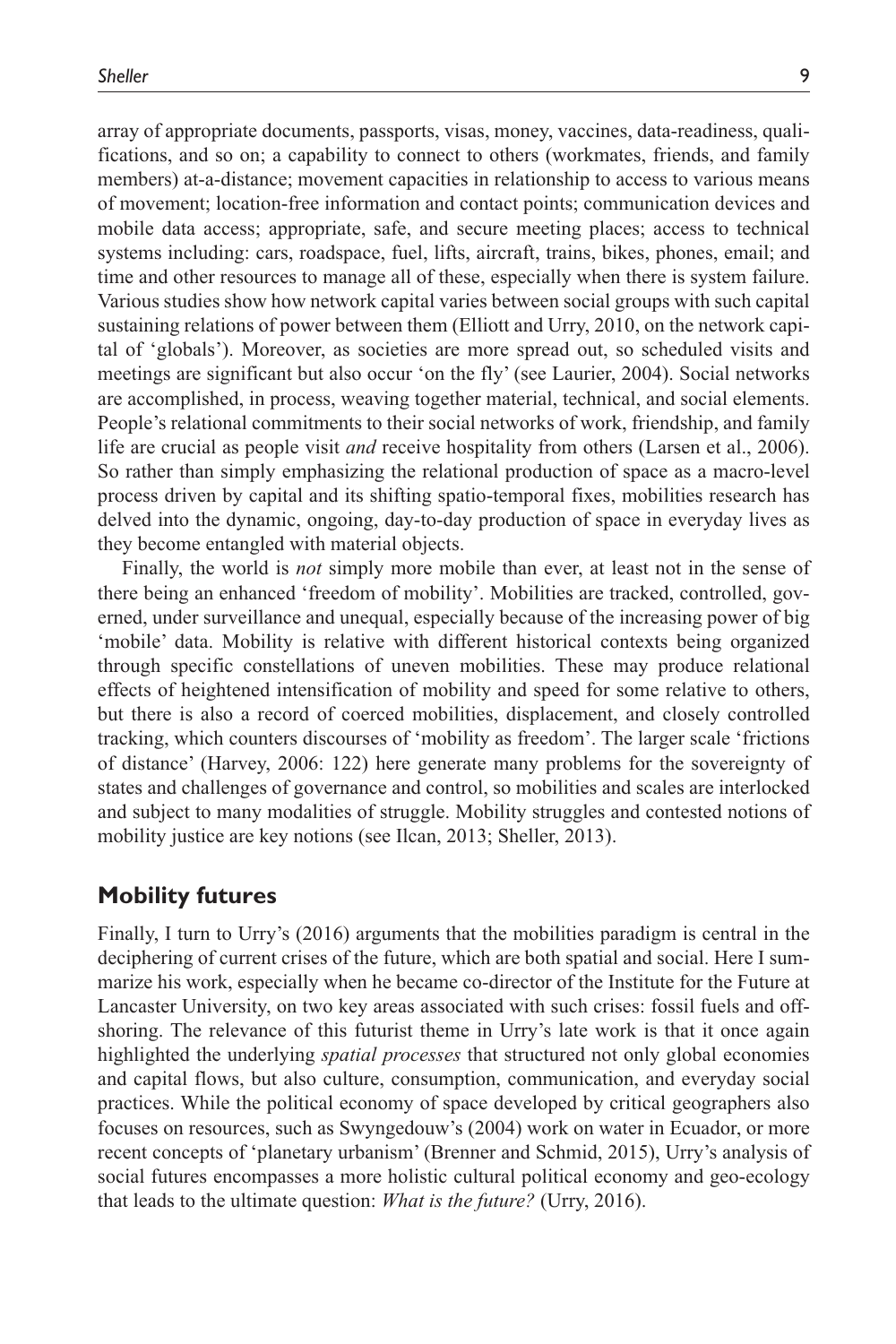First, the fossil fuels of coal, gas, and oil came to be deployed over the past two or so centuries and they now account for over four-fifths of the world's current energy provision (Huber, 2009; Tyfield and Urry, 2014). The growth of capitalism thus involved a dramatic decline of local supplies of energy. In the twentieth century the fossil fuel of oil made possible a globalizing mobile society and its liquid lives and loves (Bauman, 2000). Oil almost literally made the world go round, being energy-dense, storage-able, mobile, versatile, convenient, and very cheap (Urry, 2013). But global supplies of this unique source of transport energy are seriously limited. The Chief Economist of the International Energy Authority stated that crude oil production peaked in 2006.<sup>5</sup> A former UK Chief Scientist stated that the global financial crisis of 2007–2008 was partly an oil price crunch generated by reduced supplies and dramatically rising prices (Murray and King, 2012). Almost every time there are oil shortages and price rises a world economic crisis occurs partly because of rising demand for oil for mobility from almost all countries and especially the BRICS. There are particular issues concerning rapidly rising mobility patterns and the purchase of luxury cars within China (Tyfield et al., 2014). And even if there is not a literal peak it is increasingly unlikely for political reasons that remaining oil could be combusted.

And this is because of the global climate crisis (Urry, 2011). In burning fossil fuel,  $2000$  billion tons of  $CO<sub>2</sub>$  have spewed into the atmosphere and will remain there for hundreds of years (Berners-Lee and Clark, 2013: 26).  $CO_2$  emissions from 1850 to the present increased exponentially and show no signs of slowing down, let alone reversing (Berners-Lee and Clark, 2013: 12). Many now report how the remaining fossil fuel supplies need to be left underground in order to have a good chance of keeping temperature increases within a 2°C limit (Berners-Lee and Clark, 2013; Hansen et al., 2013). Thus 'business as usual' is impossible and there has to be the reversal of fossil fuel based energy systems around the world. This necessitates a most unusual economic, social, and political program, of developing global low carbonness, for the extensive reduction in mobility and other uses of fossil fuel energy. This would involve campaigning for reduced abundance to ensure reasonable abundance in the longer term and for the rest of the globe. Global warming and the need for  $CO_2$  emissions reduction drives a search for new lower carbon ways of moving. Older modes of transportation are no longer viable and many now advocate new low-carbon practices: post-car, walking, biking, off grid living, slow mobility, renewable energy, sharing economy. These practices imply an extensive spatio-temporal restructuring of mobile lives and mobility regimes.

Indeed, there is what could be described as an urban crisis stemming from traffic congestion, air pollution, demographic explosion, and massive inequality generating urgent new approaches to urban planning. This pushes the rise of post-automobility planning, re-makes urban studies, and shifts understanding of what cities are (Dudley et al., 2012; Newman and Kenworthy, 2015). Urbanism is increasingly understood as a complex emergent global system of networked connections, dominant mobility regimes, and critical counter-practices. These new approaches to urbanism have driven shifts in transport policy in cities away from 'predict and provide' and towards a focus on complex socio-technical systems and a whole new range of mobile social practices involving: new fuel systems for cars, vans, and buses; new materials for constructing 'car' bodies; smart vehicles and 'smart-card' technology; deprivatizing cars through city-wide car-sharing, cooperative car clubs, and smart car-hire schemes; street and neighborhood redesign;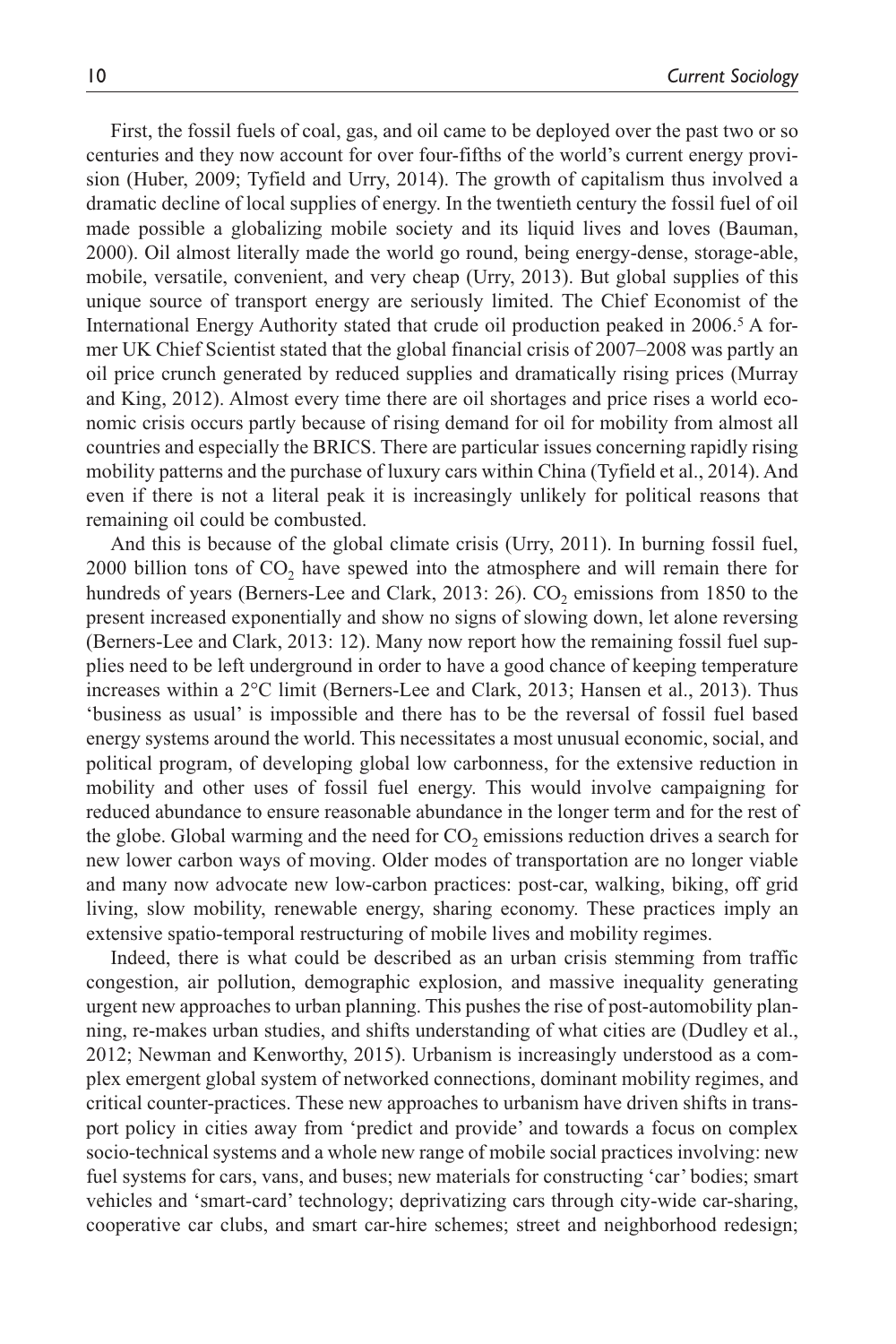worldwide disruptive innovation and the appearance of 'digital capital' which begins to disrupt old 'carbon capital' through emergent innovation ecosystems (see Dudley et al., 2012). The worldwide move towards car-free cities, or at least reductions in car use, interestingly reflects this trend (Furness, 2010).

But a further, really significant problem here stems from neoliberal deregulation and mass mobility from around 1980 onwards, which is the problem of offshoring (Urry, 2014). This involves most major corporations, many rich individuals and governments systematically evading rules, laws, taxes, regulations, and norms. Offshoring stems from too much mobility, and especially of money which now moves through computerized high frequency trading in millionths of a second (Gore, 2013). In such an accelerating world, financial futures arrive before they have been conceptualized or even talked about by relevant actors. Offshoring entails sustained attacks on governance by national states and international organizations, and especially upon those efforts to regulate and legislate on the basis of democratic control including of present and future energy and emissions. Offshoring is a spatial strategy: an escape from state forms of financial control of territory, taking advantage of spatial loopholes in territoriality as a legal jurisdiction.

Most offshoring practices are engineered to avoid regulations, to keep secret and to 'escape' offshore, helping to form an 'irresponsible' offshore world. This 'irresponsibility' makes it hard to ensure that energy, taxes, economies, and societies are locatable and accountable within each nation-state, this being necessary for a transparent low-carbon world to be set in train (Urry, 2014). Too much mobility of the wrong sort and at the wrong time would seem to be generating a major series of crises in the new century, crises that the new mobilities paradigm needs to grasp with extreme urgency.

Ultimately, the new mobilities paradigm leads to a geopolitical-ecological turn, but one that is premised on the complex cultural co-production of the social, the political, and the natural through mobile spatializations (Sheller, 2014b). Urry pointed out that in his later work on climate change (2011), peak oil, and offshoring (2014) he was thinking about these in terms of the 'political economy of mobilities' and suggested that 'there will develop a "post-mobilities" mobilities paradigm that will be much more resource based' (Adey and Bissell, 2010: 3). The larger scale 'distances' traveled today generate many problems for the sovereignty of states and challenges of governance and control, he argued, so mobilities and scales are interlocked and subject to many modalities of struggle. Mobility struggles and contested notions of mobility justice are key concerns for the spatialities of the future as we come up against the limits of planetary ecologies, and it is apparent that mobilities re-make scale itself.

# **Conclusion**

These are the new sociological questions that John Urry and his many interlocutors have asked, and that generatively continue to move social theory – as a mobile and relational spatial theory – into new public realms. I have argued first that spatial theory has deeper roots that begin in theorizations of the production of space in the 1980s, and the emergence of relational understandings of space and spatial processes in the 1990s that led directly into the emergence of the new mobilities paradigm around the turn of the millennium. However, the mobilities paradigm departs from this earlier tradition in part because of its far more transdisciplinary emphasis on cultural mobilities, meaning, representation,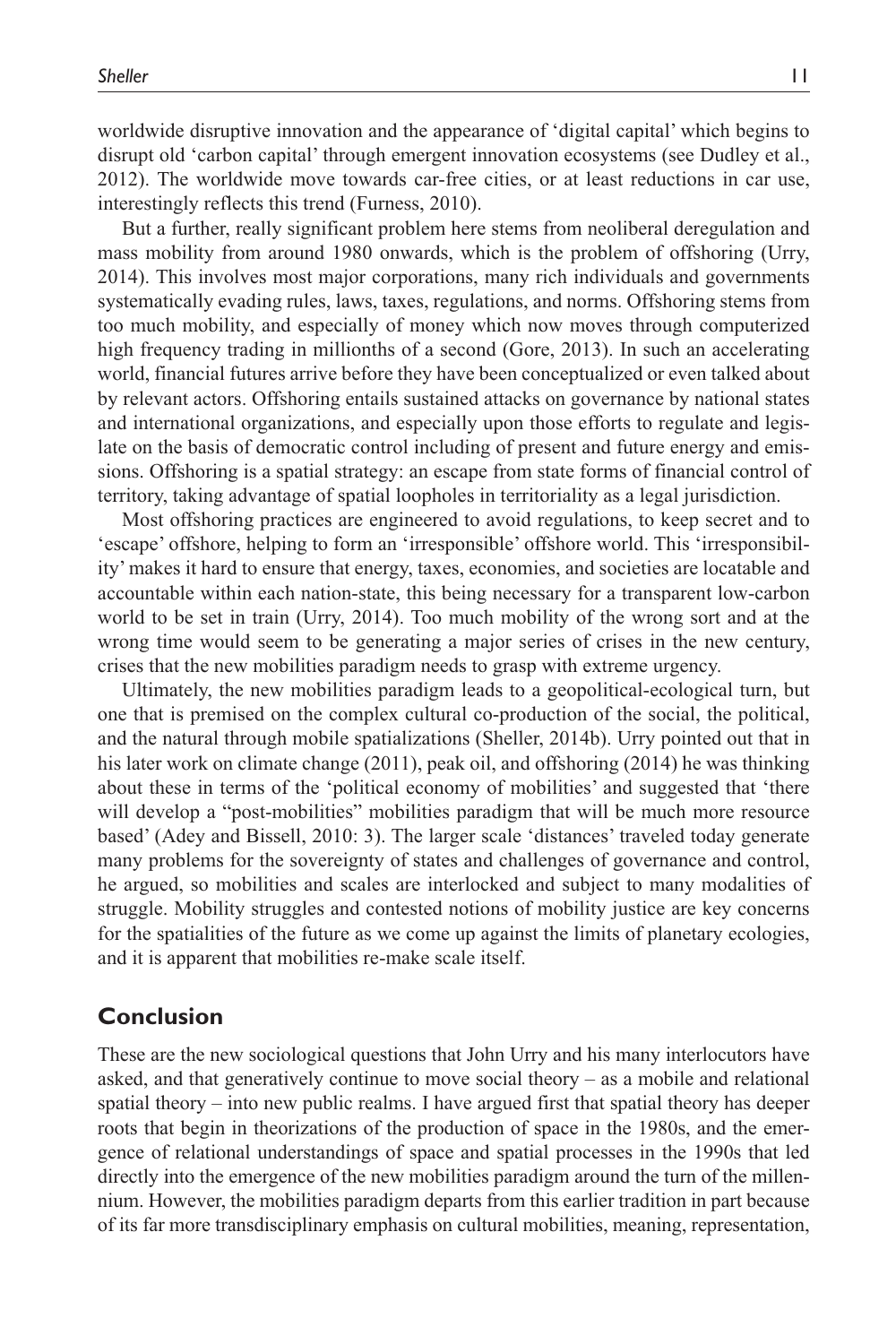affect, and embodied social practices as much as the large-scale political and economic geographies that were the focus of the spatial turn. This means that it has found intersections with many other disciplines and a wide range of epistemological approaches (Büscher et al., 2016).

Second, I have argued that the new mobilities paradigm furthered the spatial turn in the social sciences in many crucial ways because of the ways in which it called for new methodologies and generated novel multidisciplinary assemblages of empirical and applied research, and even a move towards artistic research creation. The new mobilities paradigm continues to stand in contrast to the quantified empiricist traditions in American and British social sciences, the hierarchies of academic departments, and their disciplinary closure. It also stands against the market-driven discipline of the neoliberal university. Yet it still offers a useful, transformative, and powerful set of questions and methodologies for a dynamic and international research community. Although it has been resisted, in some ways, by mainstream sociology, it has arguably transformed the sociological imagination by jumping scales and mobilizing new research communities. John Urry's body of work on mobilities and its influence on countless adjacent research areas have mobilized relational spatial thinking far and wide.

And, third, I have suggested that the turn in Urry's late work towards critical theories of fossil fuels, climate change, and offshoring are all instances of an urgent need for thinking through the respatialization of future worlds. While this has always been implicit within the spatial turn and its critical analysis of nature and urban processes, we could say that the new mobilities paradigm has pushed this future-orientation more urgently into the world by seeking to engage more applied fields of planning, policy, and creative intervention. Insofar as it has generated exchanges with transport planners, urban policy makers, designers, architects, social workers, emergency responders, artists, and futurists in collaborative work, it has challenged us to ask: what can social science do?

Having built a vibrant international network of mobility scholars spanning dozens of universities and many countries, having created new journals and new book series, having inspired new research centers and career trajectories, we can say that John Urry created a new kind of mobile space for scholarship: one that reaches beyond disciplines, enables new kinds of intellectual formations, and allows for sociology to renew its relevance in the world at large as it addresses crucial public issues including dark economies, resource extraction, climate disasters, sustainable urbanism, migration conflicts, and mobility justice. It is time for sociology as a discipline to open its own paradigmatic horizons to the assemblage of transdisciplinary spatial and temporal questions that the mobilities paradigm has opened up.

#### **Funding**

This research received no specific grant from any funding agency in the public, commercial, or not-for-profit sectors.

#### **Notes**

1. Peter Adey wrote a comprehensive tribute to John's work for *Theory, Culture and Society*, highlighting his influence on so many others (www.theoryculturesociety.org/a-mobile-lifejohn-urry-1946-2016-by-peter-adey/), followed by my own piece, 'Moving with John Urry'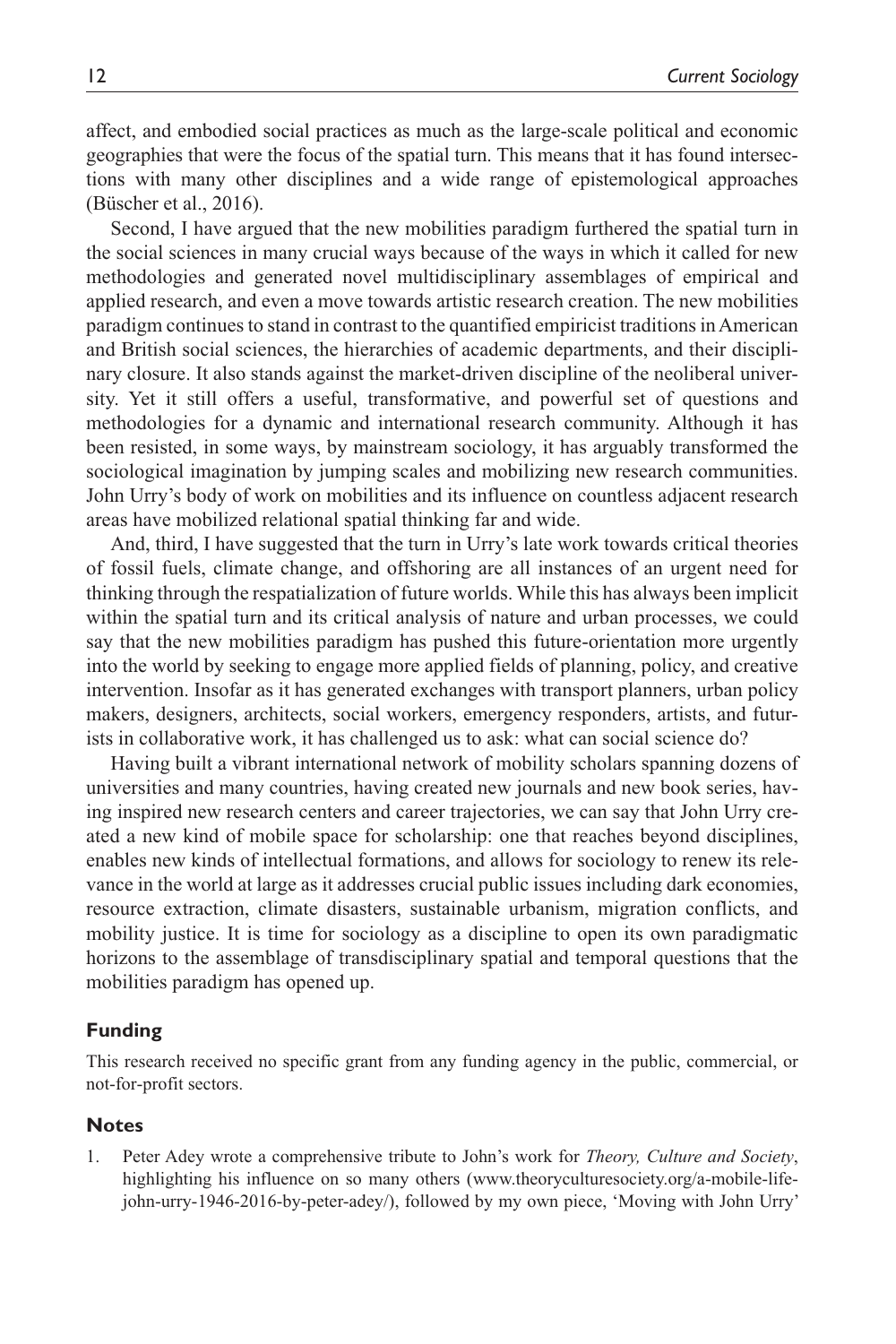(www.theoryculturesociety.org/moving-with-john-urry-by-mimi-sheller/), both of which I draw on here. Thanks also to Cosmin Popan for comments on an initial draft.

- 2. Interview available at: http://epd.sagepub.com/content/28/1/1.short
- 3. From my perspective in the United States, this anti-positivist edge in Urry's work helps to explain the continuing reluctance of the American Sociological Association and many mainstream US sociology departments to engage with the new mobilities paradigm to the extent that it has taken off elsewhere.
- 4. E.g., on Urry's self-distancing from the field of tourism studies despite his great contributions, see Keith Hollinshead's amusing essay for *Anatolia* (www.tandfonline.com/doi/full/10 .1080/13032917.2015.1085721).
- 5. www.good.is/post/international-energy-agency-s-top-economist-says-oil-peaked-in-2006/

#### **References**

Adey P (2010) *Aerial Life: Spaces, Mobilities, Affects*. Malden, MA: Wiley-Blackwell.

- Adey P (2016) Governing emergencies. *Mobilities* 11(1): 32–48.
- Adey P and Bissell D (2010) Mobilities, meetings, and futures: An interview with John Urry. *Environment and Planning D: Society and Space* 28: 1–16.
- Adey P, Bissell D, Hannam K et al. (eds) (2014) *The Routledge Handbook of Mobilities*. London: Routledge.
- Ahas R, Silm S, Järv O et al. (2010) Using mobile positioning data to model locations meaningful to users of mobile phones. *Journal of Urban Technology* 17(1): 3–27.
- Aldred R and Jungnickel K (2012) Negotiating mobile spaces between 'leisure' and 'transport': A case study of two group cycle rides. *Sociology* 46(3): 523–539.
- Bauman Z (1998) *Globalization: The Human Consequences*. Cambridge: Polity.
- Bauman Z (2000) *Liquid Modernity*. Cambridge: Polity.
- Benko G and Strohmayer U (eds) (1997) *Space and Social Theory: Interpreting Modernity and Postmodernity*. Oxford: Blackwell.
- Berners-Lee M and Clark D (2013) *The Burning Question*. London: Profile Books.
- Birtchnell T and Büscher M (eds) (2011) Stranded: An eruption of disruption. Special issue of *Mobilities* 6(1).
- Bissell D (2007) Animating suspension: Waiting for mobilities. *Mobilities* 2(2): 277–298.
- Blunt A (2007) Cultural geographies of migration: Mobility, transnationality and diaspora. *Progress in Human Geography* 31(5): 684–694.
- Braidotti R (1994) *Nomadic Subjects; Embodied and Sexual Difference* in *Contemporary Feminist Theory*. New York: Columbia University Press.
- Brenner N (1997) State territorial restructuring and the production of spatial scale. *Political Geography* 16(4): 273–306.
- Brenner N (1998) Between fixity and motion: Accumulation, territorial organization and the historical geography of spatial scales. *Environment and Planning D: Society and Space* 16: 459–481.
- Brenner N and Schmid C (2015) Towards a new epistemology of the urban? *City* 19(2–3): 151– 182.
- Büscher M and Urry J (2009) Mobile methods and the empirical. *European Journal of Social Theory* 12(1): 99–116.
- Büscher M, Tyfield D and Sheller M (2016) Mobility intersections: Social research, Social futures. *Mobilities* 11(5): 1–12.
- Büscher M, Urry J and Witchger K (eds) (2011) *Mobile Methods*. London: Routledge.
- Canzler W, Kaufmann V and Kesselring S (eds) (2008) *Tracing Mobilities: Towards a Cosmopolitan Perspective*. Farnham: Ashgate.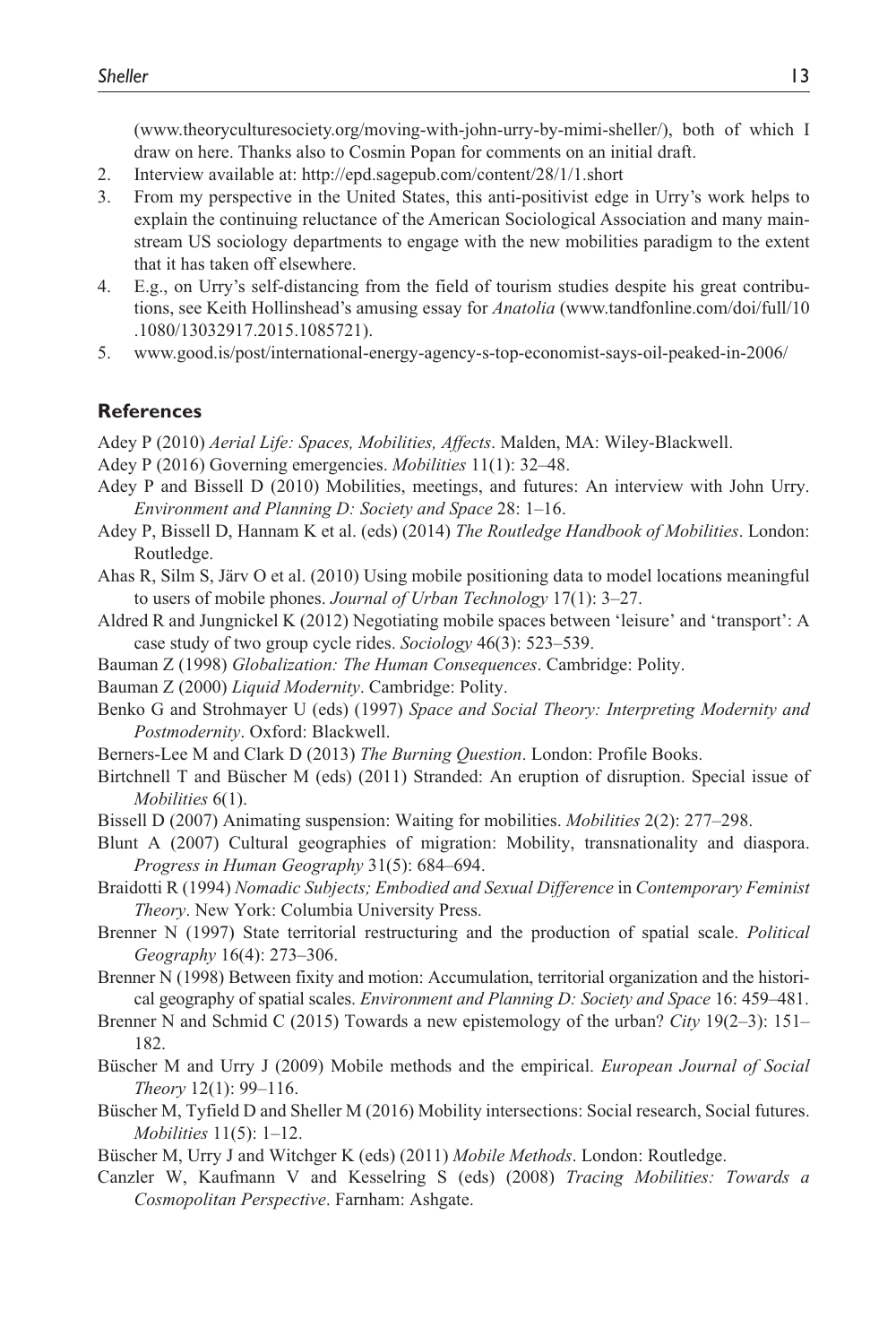Castells M (1996) *The Power of the Network Society*. Oxford: Blackwell.

Cook N and Butz D (2015) Mobility justice in the context of disaster. *Mobilities* 11(3): 400–419.

- Cox K (1998) Space of dependence, spaces of engagement and the politics of scale, or: Looking for local politics. *Political Geography* 17(1): 1–23.
- Cresswell T (1997) Imagining the nomad: Mobility and the postmodern primitive. In: Benko G and Strohmayer U (eds) *Space and Social Theory: Interpreting Modernity*. Oxford: Blackwell.
- Cresswell T (2006) *On the Move*. London: Routledge.
- Cresswell T (2011) Mobilities I: Catching up. *Progress in Human Geography* 35(4): 550–558.
- Cresswell T (2012) Mobilities II: Still. *Progress in Human Geography* 36(5): 645–653.
- Cresswell T (2014a) Mobilities III: Moving on. *Progress in Human Geography* 38(5): 712–721.
- Cresswell T (2014b) Friction. In: Adey P, Bissell D and Hannam K (eds) *The Routledge Handbook of Mobilities*. London: Routledge, pp. 107–115.
- Cwerner S, Kesselring S and Urry J (eds) (2009) *Aeromobilities: Theory and Methods*. London: Routledge.
- D'Andrea A, Ciolfi L and Gray B (eds) (2011) Methodological challenges and innovations in mobilities research. *Mobilities* 6(2): 149–160.
- Dudley G, Geels F, Kemp et al. (2012) *Automobility in Transition? A Socio-Technical Analysis of Sustainable Transport*. London: Routledge.
- Edensor T (1998) *Tourists at the Taj: Performance and Meaning at a Symbolic Site*. London: Routledge.
- Elliott A and Urry J (2010) *Mobile Lives*. London: Routledge.
- Featherstone M, Thrift N and Urry J (eds) (2004) *Automobilities*. London: SAGE.
- Fincham B, McGuinness M and Murray L (eds) (2009) *Mobile Methodologies*. Basingstoke: Palgrave Macmillan.
- Franz K (2005) *Tinkering: Consumers Reinvent the Early Automobile*. Philadelphia: University of Pennsylvania Press.
- Furness Z (2010) *One Less Car: Bicycling and the Politics of Automobility*. Philadelphia, PA: Temple University Press.
- Gore A (2013) *The Future: Six Drivers of Global Change*. New York: Random House.
- Graham S and Marvin S (2001) *Splintering Urbanism: Networked Infrastructures, Technological Mobilities and the Urban Condition*. London: Routledge.
- Gregory D and Urry J (eds) (1985) *Social Relations and Spatial Structures*. Basingstoke: Macmillan.
- Hansen J, Kharecha P, Sato M et al. (2013) Assessing 'dangerous climate change': Required reduction of carbon emissions to protect young people, future generations and nature. *PLOS ONE*. Epub ahead of print 3 December 2013. DOI:10.1371/journal.pone.0081648
- Harvey D (1993) From space to place and back again. In: Bird J et al. (eds) *Mapping the Futures: Local Cultures, Global Change*. London: Routledge, pp. 3–29.
- Harvey D (2006) Space as a keyword. In: Harvey D (ed.) *Spaces of Global Capitalism*. London: Verso, pp. 117–148.
- Huber M (2009) The use of gasoline: Value, oil, and the 'American way of life'. *Antipode* 41(3): 465–486.
- Ilcan S (ed.) (2013) Mobilities, Knowledge and Social Justice. Montreal: McGill-Queen's University Press.
- Ingold T and Vergunst JL (eds) (2008) *Ways of Walking: Ethnography and Practice on Foot*. Aldershot: Ashgate.
- Jensen OB (2013) *Staging Mobilities*, London: Routledge.
- Jensen OB (2014) *Designing Mobilities*. Aalborg: Aalborg University Press.
- Jirón P (2011) On becoming 'la sombra/the shadow'. In: Büscher M, Urry J and Witchger K (eds) *Mobile Methods*. London: Routledge, pp. 36–53.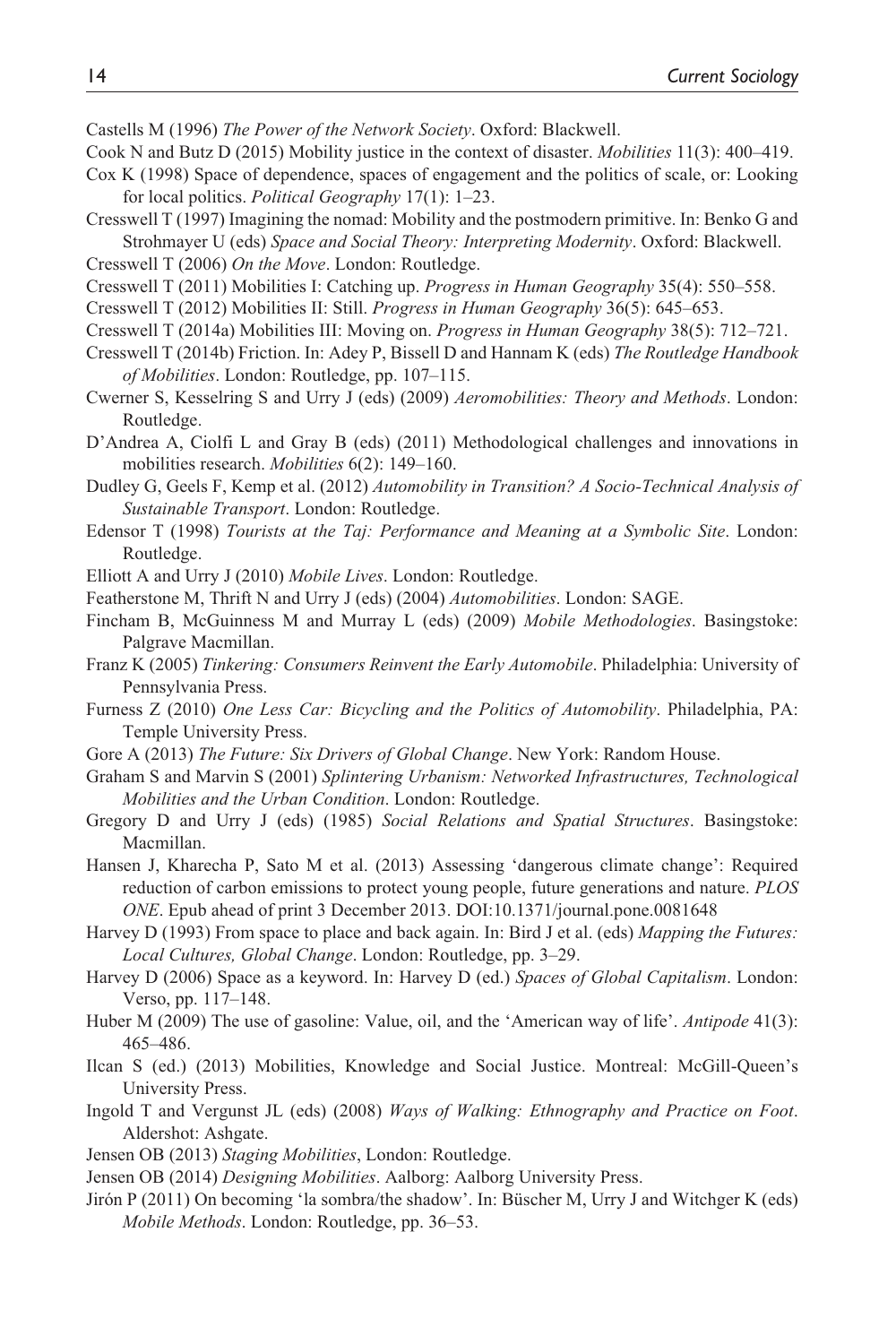- Jonas A (2015) Rethinking mobility at the urban-transportation-geography nexus. In: Cidell J and Prytherch D (eds) *Transportation and Mobility in the Production of Urban Space*. London: Routledge, pp. 281–293.
- Kalir B (2013) Moving subjects, stagnant paradigms: Can the 'mobilities paradigm' transcend methodological nationalism? *Journal of Ethnic and Migration Studies* 39(2): 311–327.

Kaplan C (1996) *Questions of Travel*. Durham, NC: Duke University Press.

- Kusenbach M (2003) Street phenomenology: The go-along as ethnographic research tool. *Ethnography* 4: 455–485.
- Kusenbach M (2012) Mobile methods. In: Delamont S (ed.) *Handbook of Qualitative Research in Education*. Cheltenham: Edward Elgar, pp. 252–264.
- Larsen J (2008) Practices and flows of digital photography: An ethnographic framework. *Mobilities* 3(1): 117–140.
- Larsen J, Urry J and Axhausen K (2006) *Mobilities, Networks, Geographies*. Aldershot: Ashgate. Lash S and Urry J (1994) *Economies of Signs and Space*. London: SAGE.
- Laurier E (2004) Doing officework on the motorway. *Theory, Culture and Society* 21(4/5): 261–277.
- Lefebvre H (1991 [1974]) *The Production of Space* [*Le Production de l'espace*]. Oxford: Blackwell.
- McDowell L (1999) *Gender, Identity and Place: Understanding Feminist Geographies*. Cambridge: Polity Press.
- Massey D (1984) *Spatial Divisions of Labour*. Basingstoke: Macmillan.
- Massey D (1991) A global sense of place. *Marxism Today* 35(6): 24–29.
- Massey D (1994) *Space, Place and Gender*. Cambridge: Polity.
- Massey D (2005) *For Space*. London: SAGE.
- Merriman P (2012) *Mobility, Space and Culture*. London: Routledge.
- Merriman P (2014) Rethinking mobile methods. *Mobilities* 9(2): 167–187.
- Molz J (2012) *Travel Connections: Tourism, Technology and Togetherness in a Mobile World*. London: Routledge.
- Murray J and King D (2012) Climate policy: Oil's tipping point. *Nature* 481: 433–435.
- Newman P and Kenworthy J (2015) *The End of Automobile Dependence: How Cities are Moving Beyond Car-Based Planning*. Washington, DC: Island Press.
- Sassen S (1991) *The Global City: New York, London, Tokyo*. Princeton, NJ: Princeton University Press.
- Sheller M (2003) *Consuming the Caribbean: From Arawaks to Zombies*. London: Routledge.

Sheller M (2012) The emergence of new cultures of mobility: Stability, openings, and prospects. In: Dudley G, Geels F and Kemp R (eds) *Automobility in Transition? A Socio-Technical Analysis of Sustainable Transport*. London: Routledge, pp. 180–202.

- Sheller M (2013) The islanding effect: Post-disaster mobility systems and humanitarian logistics in Haiti. *Cultural Geographies* 20(2): 185–204.
- Sheller M (2014a) The new mobilities paradigm for a live sociology. *Current Sociology* 62(6): 789– 811.
- Sheller M (2014b) *Aluminum Dreams: The Making of Light Modernity*. Cambridge, MA: MIT Press.
- Sheller M (2015) Vital methodologies: Live methods, mobile art, and research creation. In: Vannini P (ed.) *Non-Representational Methodologies*. London: Routledge, pp. 130–145.

Sheller M (2016) Uneven mobility futures: A Foucauldian approach. *Mobilities* 11(1): 15–31.

Sheller M and Urry J (2000) The city and the car. *The International Journal of Urban and Regional Research* 24: 737–57.

- Sheller M and Urry J (2006) The new mobilities paradigm. *Environment and Planning A* 38(2): 207–226.
- Sheller M and Urry J (2016) Mobilizing the new mobilities paradigm. *Applied Mobilities* 1(1): 10–25.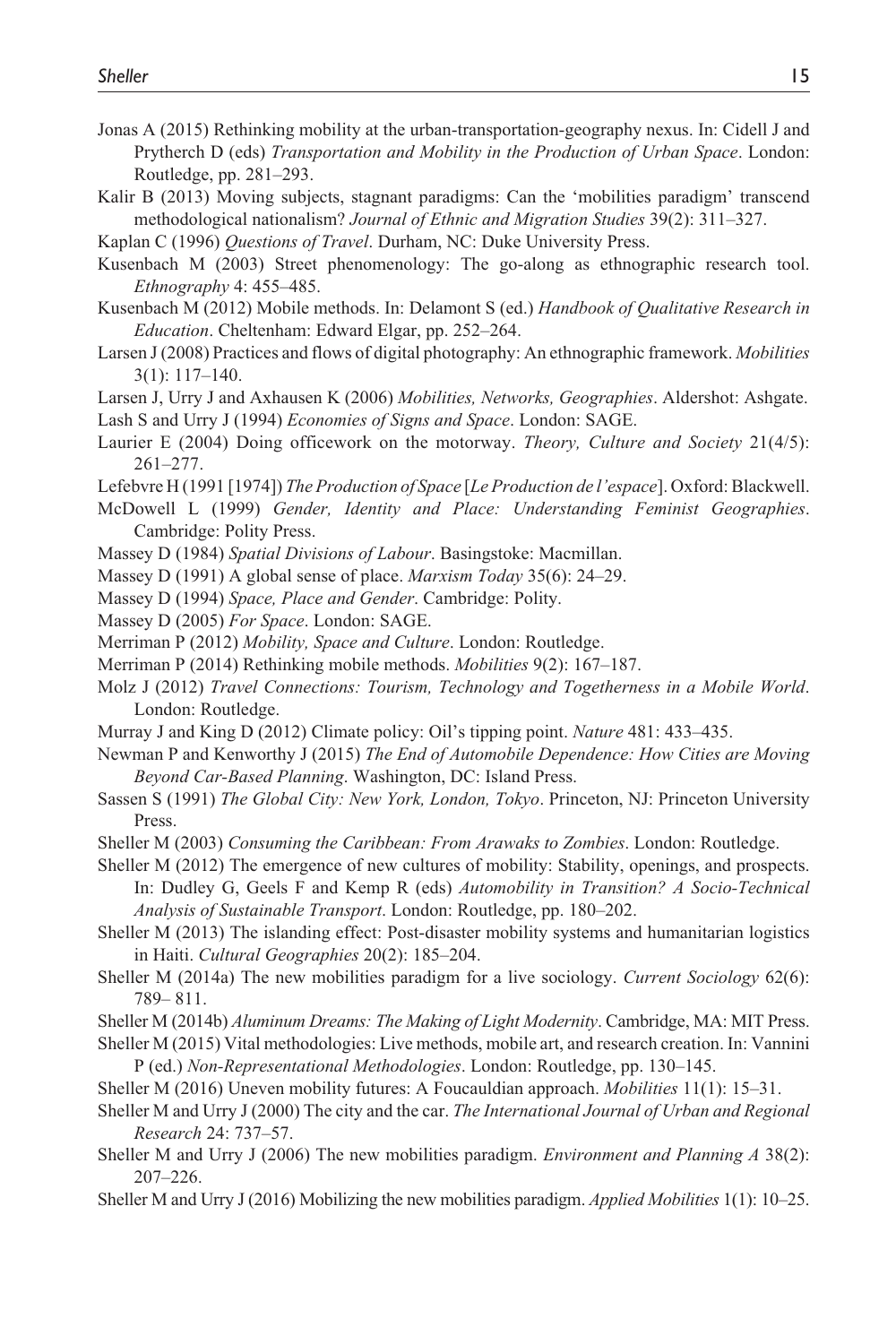- Soja E (1989) *Postmodern Geographies: The Reassertion of Space in Critical Social Theory*. New York: Verso.
- Spinney J (2014) Close encounters? Mobile methods, (post)phenomenology and affect. *Cultural Geographies* 22(2): 231–246.
- Stiglitz J (2004) *The Roaring Nineties: A New History of the World's Most Prosperous Decade*. New York: W.W. Norton.
- Swyngedouw E (1997a) Neither global nor local: 'Glocalization' and the politics of scale. In: Cox K (ed.) *Spaces of Globalization: Reasserting the Power of the Local*. New York: Longman, pp. 137–166.
- Swyngedouw E (1997b) Excluding the other: The contested production of a new 'gestalt of scale' and the politics of marginalisation. In: Lee R and Wills J (eds) *Society, Place, Economy: States of the Art in Economic Geography*. London: Edward Arnold, pp. 167–177.

Swyngedouw E (2004) *Social Power and the Urbanization of Water*. Oxford: Oxford University Press. Thrift NJ (1996) *Spatial Formations*. London: SAGE.

Thrift N (2007) *Non-Representational Theory: Space, Politics, Affect*. London: Routledge.

Tyfield D and Urry J (2014) Energy and society. Special issue of *Theory, Culture and Society* 31(5): 1–226.

Tyfield D, Zuev D, Ping L et al. (2014) *Low Carbon Innovation in Chinese Urban Mobility: Prospects, Politics and Practices*. STEPS Working Paper 71. Brighton: STEPS Centre.

Urry J (1990) *The Tourist Gaze*. London: SAGE.

Urry J (2000a) Mobile sociology. *The British Journal of Sociology* 51(1): 185–203.

- Urry J (2000b) *Sociology Beyond Societies*. London: Routledge.
- Urry J (2003) *Global Complexity*. Cambridge: Polity.
- Urry J (2004) The 'system' of automobility. *Theory, Culture and Society* 21(4/5): 25–39.
- Urry J (2007) *Mobilities*. Cambridge: Polity.
- Urry J (2011) *Climate Change and Society*. Cambridge: Polity.
- Urry J (2013) *Societies beyond Oil*. London: Zed.
- Urry J (2014) *Offshoring*. Cambridge: Polity.
- Urry J (2016) *What is the Future?* Cambridge: Polity.
- Urry J, Elliott A, Radford D and Pitt N (2016) Globalisation's utopia? On airport atmospherics. *Emotion, Space and Society* 19(1): 13–20.
- Vannini P (2015) *Non-Representational Methodologies*. London: Routledge.

#### **Author biography**

Mimi Sheller, PhD, is Professor of Sociology and founding Director of the Center for Mobilities Research and Policy at Drexel University in Philadelphia. She serves on the Scientific Advisory Board of the Mobile Lives Forum and is President of the International Association for the History of Transport, Traffic and Mobility. Her recent books include *Citizenship from Below* (Duke University Press, 2012); *The Routledge Handbook of Mobilities* (2013); *Aluminum Dreams: The Making of Light Modernity* (MIT Press, 2014); *Mobility and Locative Media* (2015); and *L.A. Re.Play: Mobile Network Culture in Place-Making* (2016). As founding co-editor of the journal *Mobilities*, associate editor of *Transfers: Interdisciplinary Journal of Mobility Studies*, and coauthor with John Urry of several influential articles, she helped to establish the new interdisciplinary field of mobilities research.

#### **Résumé**

Cet article se penche sur les dernières contributions de John Urry à la sociologie et à son tournant spatial spécifiquement en développant le nouveau paradigme des mobilités.